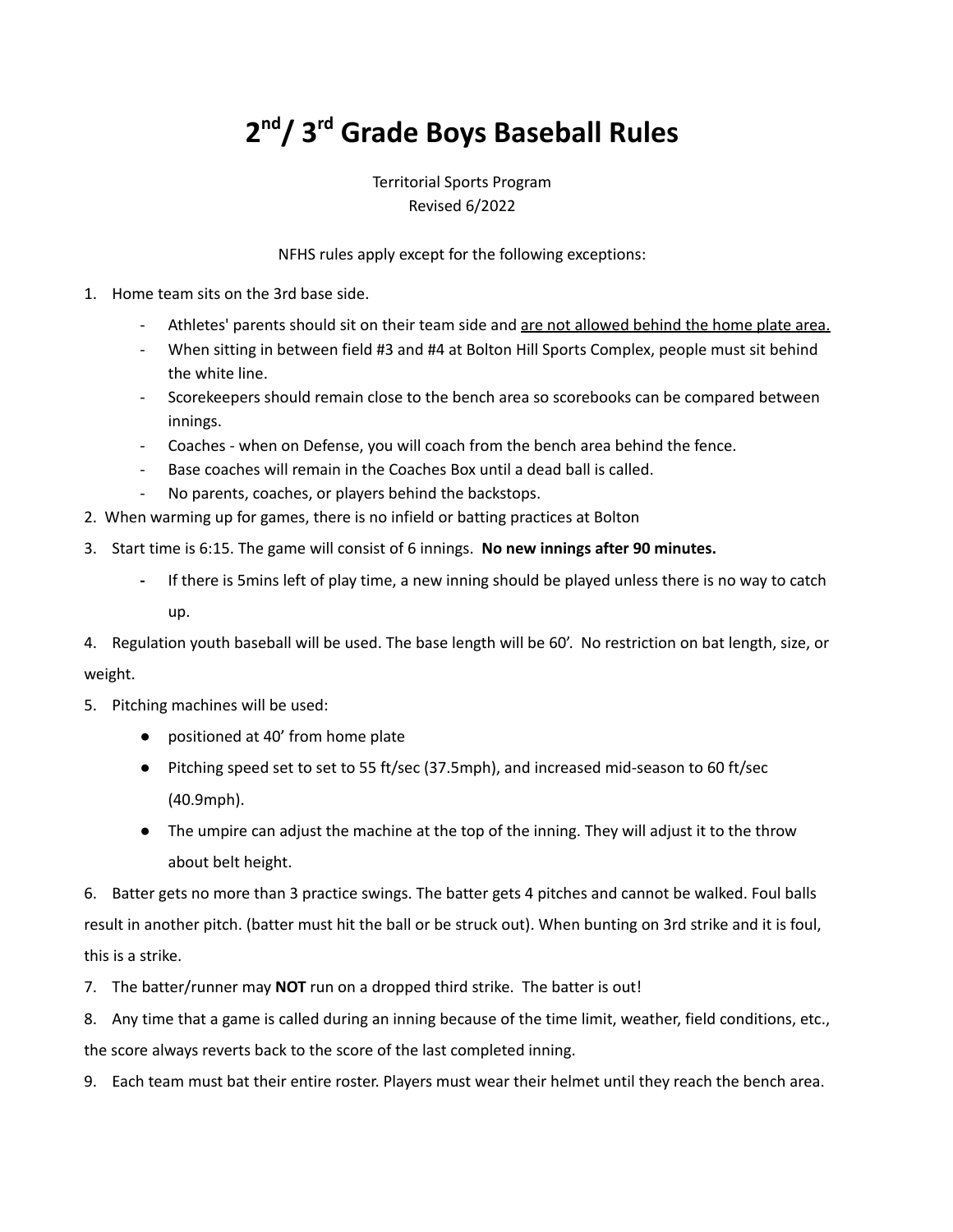10. **6 Run Rule:** An inning is over when the team hitting scores 6 runs or the team fielding scores 3 outs. 11. **Runners/Stealing:** A runner may lead off when the ball crosses the plate. One warning per team will be given for runners leaving the base early. After that, it will be an out. Runners can steal all bases except HOME. Runners at 3<sup>rd</sup> base may only advance home on a hit ball. No stealing HOME!

12. **International Tie Breaker:** In the event of a tie at the end of six innings or the 90 minutes, the ITB rule goes into effect. The intent of the ITB is to provide accelerating scoring opportunities and to bring the game to a speedier conclusion. The team on offense will start the inning with a runner on 2<sup>nd</sup> base. The runner is the batter who was last out in the previous inning. Only 1 full inning will be played. If the game is still tied at the end of the completed inning, the game will end in a tie.

13. All catchers must wear a mask with throat protection, helmet, chest & shin protection during practices and games.

14. Player positions:

- 1st and 3rd base players must play their position, and can play 15' down the line.
- Shortstop and 2nd base players must play 3ft in front or back of the baseline.
- Pitchers, 1st, and 3rd can charge on a bunt as soon as it comes out of the machine.

15. **All players must play 3 full innings of a 6 inning game.** A full inning is defined as a play in the field. If a player is not playing for disciplinary reasons, the Sports Director and parent must be informed 24hrs in advance of the game (email or call, not through text), and the umpire must be informed before the game starts.

16. Hustle your team in and out between innings.

17. No tobacco, alcohol, or drug use by any player, coach, or spectator during the game.

18. No throwing the bat! After a warning, it will result in an out being called.

19. **Rain Out Info:** Games will be called no later than 1-hour before the start time.

20. Good sportsmanship will be displayed at all times. Coaches, players, parents, or fans arguing with an umpire may result in an ejection from the game. **This can result in an out for that team.** Only positive chants will be allowed!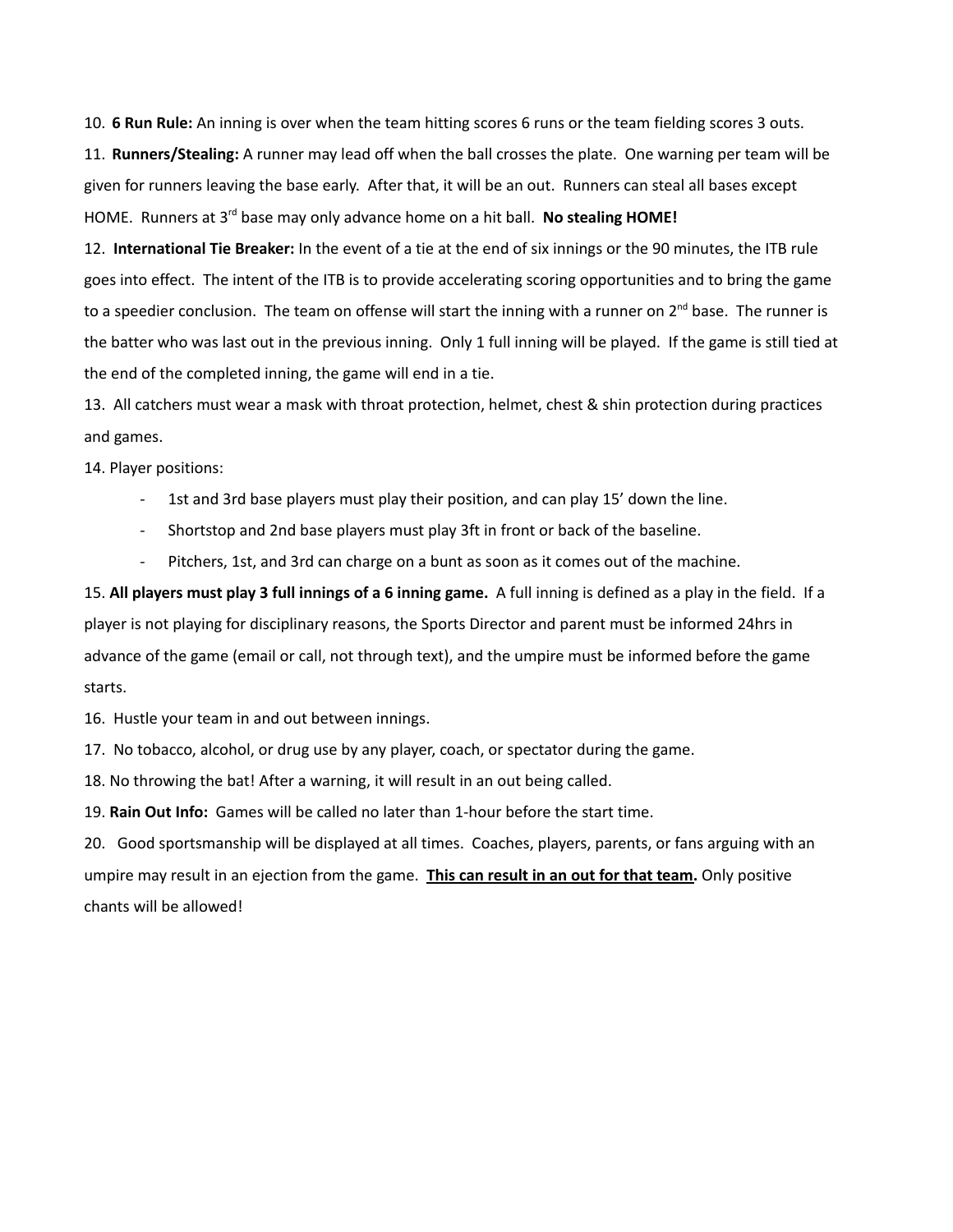## **4 th/5 th/6 th Grade Boys Baseball Rules**

Territorial Sports Program Revised 6/2022

## **NFHS rules apply except for the following exceptions:**

1. Home team sits on the 3rd base side.

- Athletes' parents should sit on their team side
- Coaches must stay in the Coaches Box until a dead ball or time is called.
- No parent or coaches behind the backstop at any time a game is going on.
- Scorekeepers should remain close to the bench area so scorebooks can be compared between innings.

2. Start time is 6:15. Games will have 6 innings, with a 2hour time limit. The umpire shall declare the last inning before the time limit and the last inning shall be open. No new innings after the 2 hours. Games cannot end in a tie.

3. In case of rain, 4 full innings will be considered a game. If a game is called due to the time limit, it will be considered a full game as long as one inning has been completed.

4. Regulation youth baseball will be used. Distance to the pitching mound is 46-foot, 60-foot bases.

5. All players must play 3 full innings of a 6-inning game. A full inning is defined as a play in the field. If a player is not playing for disciplinary reasons, the umpire must be informed before the game starts.

6. Pitching substitution rules: The pitcher does not have to remain on the field in order to come back and pitch in the same game. This is different than High School. Please be aware sometimes a player's arm can get tight after sitting a couple of innings. Make sure your players warm up before sending them back into the game. If a pitcher hits two batters in an inning, they must be replaced (this will count as a pitching inning). They may return to pitch in the following inning.

7. If a pitcher walks or hits 3 consecutive batters, the pitcher must be replaced but may return after the relief pitcher has pitched to at least 1 batter.

8. Pitchers can pitch 4 innings per game/seven innings per week. Innings are to be recorded on the Roster sheet that is submitted to the equipment room after every game. TSP tournament weekend - 4 innings per game / 12 innings total for the weekend.

9. An inning will end when a maximum of six runs per team are scored, or 3 outs have been made.

10. Each team must bat their entire roster.